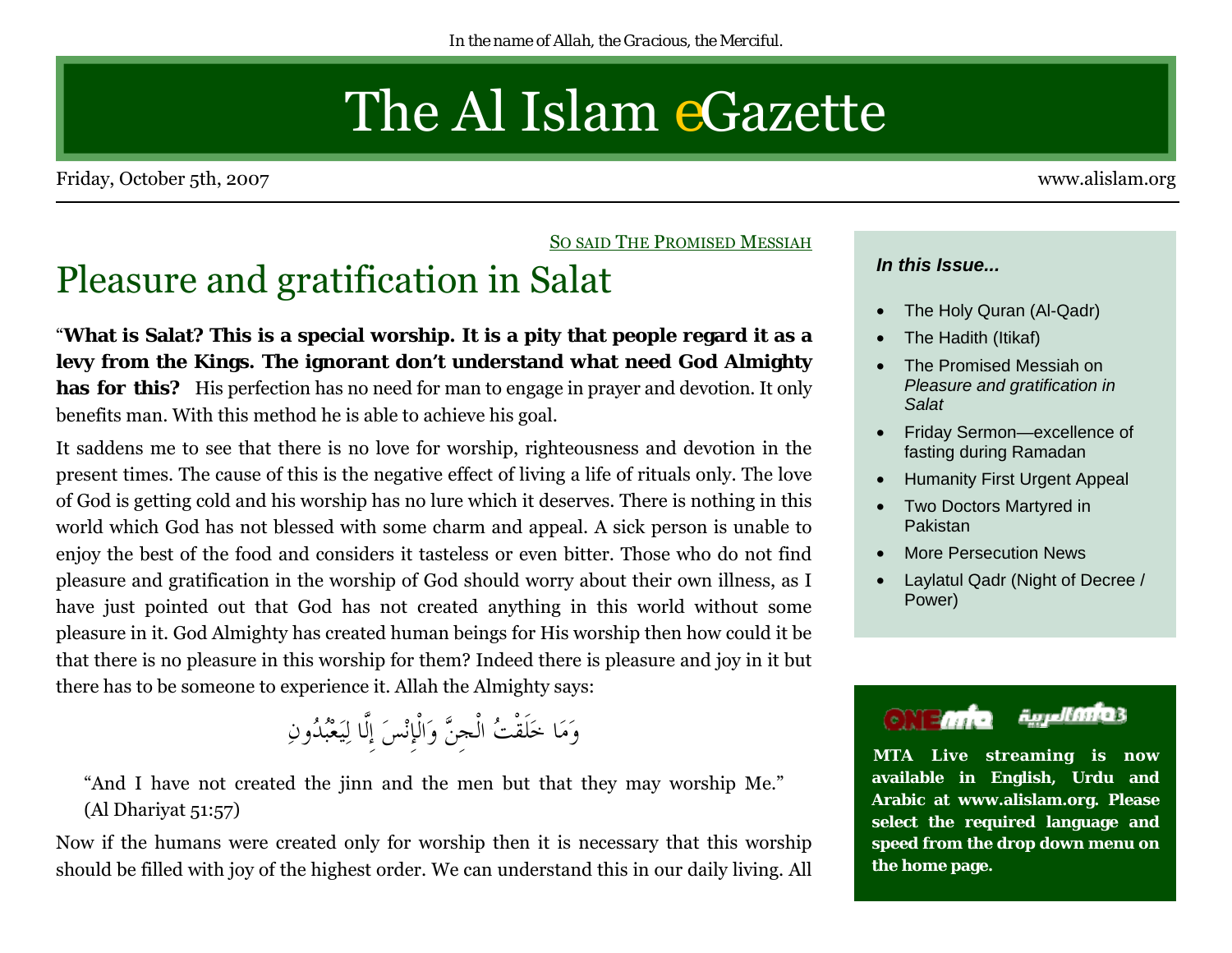<span id="page-1-0"></span>food and grain and other edibles are created for the humans: Does he not find them delicious and satisfying? Does he not have a tongue in his mouth to appreciate the taste? Does he not enjoy looking at beautiful things whether they are plants, stones, animals or humans? Do his ears not enjoy the melodious voices? Then do we need further argument to show that worship should have joy in it?

Allah the Almighty says that He has created attraction between a man and a woman. There is no compulsion in it. He has placed pleasure in it. If procreation was the only goal, then it could not have been met. The self-respect of man and woman could not have allowed them to conjugate in their nakedness. But there is joy and pleasure in it for them. This joy and pleasure has risen to such a level that some unwise people forget about procreation and are concerned with enjoyment only. The higher cause of God Almighty was procreation for which a relationship was created between a man and a woman and a joy and a pleasure was placed in this relationship, which has become the ultimate goal for the ignorant.

**Therefore, appreciate that worship is not a load or levy. It also has a joy and a satisfaction in it. This joy and satisfaction exceeds all other pleasures in the world.** There is joy in the relationship of man and woman but only those appreciate it who have the ability and keep their faculties in good shape. An impotent and incapable person cannot experience it. As a sick person is deprived of the taste in the best of the foods similarly unfortunate is he who does not find pleasure in worship.



#### **URGENT Appeal for Africa Flood Relief Fund**

www.HumanityFirst.org and www.HumanityFirst.ca

Assalam o alaikum wa Rahmatullah wa Barakatuhu

With the permission of Syedna Hadhrat Khalifatul Masih V (aa), Humanity First is making an urgent appeal for Africa Flood Relief Fund to provide humanitarian assistance to the victims of disaster.

During the last days of the blessed and holy month of Ramadhan, you are requested to donate generously to help our suffering African brethren. Holy Prophet (sa) was the most generous of men. He was at his most bountiful during Ramadhan when Gabriel visited him every night and recited the Quran to him. During this period the bounty of the Holy Prophet (sa) waxed faster than the rain-bearing breeze . (Bokhari & Muslim)

The early onset of seasonal rains in Africa has caused severe flooding affecting 20 countries in a belt across central Africa from Senegal to Kenya. Reports confirm at least 270 dead and 600,000 homeless. Millions more face starvation and disease after catastrophic damage to local crops and clean water following the heaviest rains in three decades. The greatest danger currently looming over is shortage of food and drinking water along with the threat of outbreak of waterborne diseases and malaria.

Humanity First aims to provide food, water and basic rations to the displaced people, particularly the vulnerable children. The Humanity First team is already present in most of these countries and has already responded to requests for help in Nigeria, Ghana, Uganda, Togo and Benin. Funds are required urgently to accelerate the distribution of essential supplies.

Volunteers of Humanity First are actively working to assist in this desperate situation. The victims are in urgent need of food, fresh water and medical supplies that are running dangerously low.

Humanity First is seeking generous contributions to continue with its relief efforts. Donations can be made online at www.humanityfirst.org (USA and others) www.humanityfirst.ca (Canada) or through cheques written to Humanity First. You may contact your local secretary finance or Sadr Jama`at.

For further information please visit Humanity First websites:

www.HumanityFirst.org and www.HumanityFirst.ca

**The relationship of a man and a woman is transient.**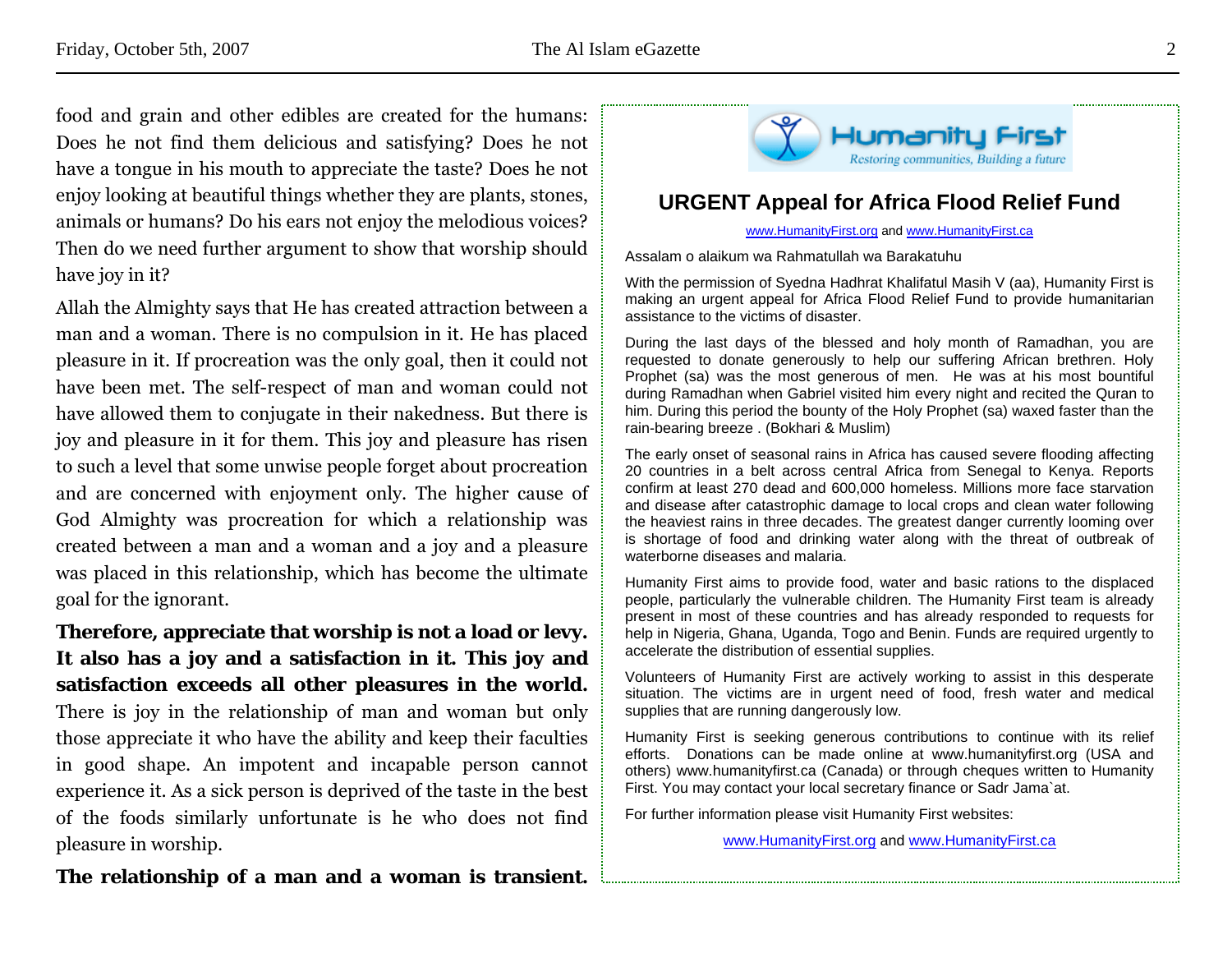is between man and God Almighty. I really get anxious and this trepidation bears on my soul that if a person does not enjoy his food, he finds a doctor, makes pleas and petitions, spends money, and strives hard to experience that joy. An incapable person who cannot get pleasure from his wife sometimes considers suicide in desperation and many die. But Alas! That sick of heart, that incapable person who finds no joy in worship: Why does he not struggle and why does he not worry? For the pleasures of this world, one does so much but for the everlasting and genuine pleasures he has no thirst and no yearning. How unfortunate is he and how deprived! He seeks and finds the cures for the temporary and transient pleasures. How is it possible that there are no cures for finding the permanent and everlasting pleasures? Indeed there are! In seeking the right path, determined and firm feet are required. In the Holy Quran Allah the Almighty has mentioned the similitude of women for the righteous. There is profoundness and mystery in it. Those who believed are compared with *Aasiya* and *Maryam* meaning the God Almighty brings forth believers from among the idolaters. There is profoundness and depth in describing the example of the women. As there is a relationship between a man and a woman, similarly there is a relationship between the worshipper and the worshipped. If a man and a woman are friendly and love each other then it is a useful and a blessed pair. Otherwise the order in the home is disrupted. Success cannot be achieved. Men desecrate themselves at other places and bring home myriad of diseases. They are stricken with syphilis and suffer in this world. If they are fertile this is passed down many generations. By the same token, the woman also acts shamelessly and even after dishonoring herself cannot get satisfaction. By separating from this marital union, only disaster and mischief occurs. Similarly, a person who separates from the spiritual union becomes sick and a leper. He actually suffers worse than the worldly union. **As there is pleasure in the union of a man and a** 

**woman for the sake of existence, similarly for the everlasting** 

<span id="page-2-0"></span>**My assertion is that the real and the lasting relationship, full of joy,** 

#### **Two Doctors Martyred in Pakistan**

*Karachi, Pakistan:* Over the past week two Ahmadi Specialist Doctors were martyred only for their faith by anti-Ahmadiyya terrorists. **Dr. Hameedullah, a Dental Surgeon** was kidnapped on 20th September when he was returning home from his clinic. Two days later his body was recovered from bushes in a deserted place. Dr. Hameed Ullah had devoted his life (Waqf) in the time of Hadhrat Khalifa tul Masih III (may Allah have mercy on him) and had served in West Africa for many years.

**Dr. Mubashir Ahmad, Professor of Pathology** was gunned down by two hooded terrorists riding a motor-cycle on 26th September. He was rushed to Hospital where he passed away after a few minutes.

In his Friday Sermon on 28th September, Hadhrat Khalifatul Masih Vaa prayed that may Allah grant lofty stations in Paradise to the both and grant the bereaved families steadfastness and patience. Huzur led the funeral prayers in absentia for both after Jummah prayer.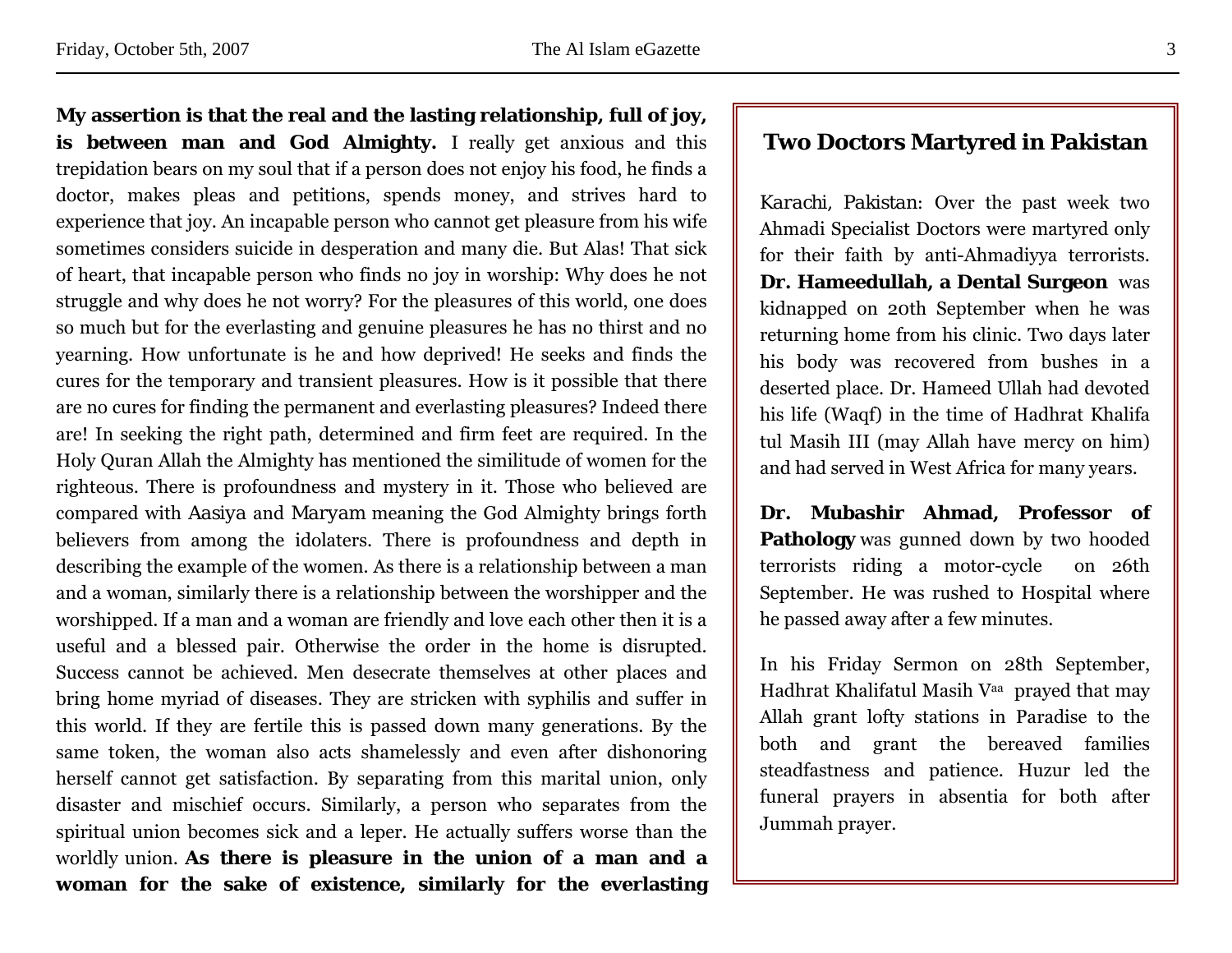#### <span id="page-3-0"></span>**existence there is pleasure in the union of the worshipper and the worshipped. The saints believe that whoever gets this joy prefers it over all**

**other joys.** If he gets this even only once in the entire life time he would give up all for this. The trouble is that a lot of people in this world have not understood this mystery and their *Salat* is mere head banging. It is for them a great difficulty and constriction, merely a pretense, observance of a necessary routine.

I am further troubled by the observation that some perform *Salat* so they may be considered authentic and honorable in the world. And they accomplish this to some degree with their *Salat* and are considered righteous. Then, why they are not consumed by the grief that when their false pretense and superficial *Salat* can get them this position, why they would not receive honor and glory by becoming a true worshipper.

Therefore I believe that people are neglectful and ignorant in observing *Salat* because they are oblivious of the joy and pleasure that Allah the Almighty has placed in it. This is a very important cause of this neglect. This is worse in towns and villages. Not even one or two out of a hundred bow their heads before their Lord with true love and commitment. The question arises, why they are not aware of this joy and why they have never experienced it. In other Faiths there are no such obligations.

Sometimes it happens that people are busy in their work and the person calls out *Adhan*. They don't want to hear it as if their hearts ache. These people are pitiful. Some here have their shops right below the mosque but they never stand in prayers.

**So I say that one should pray to Allah the Almighty with passion and zeal that He blesses us with the joy of worship and** *Salat***, as He has given us enjoyable flavor in fruits and other edible things.** One remembers what he eats. If one looks at a beauty with joy, he remembers it well. If one looks at an ugly and repulsive face with fear he can imagine the entire caricature. But if there is no emotional connection nothing is remembered. Similarly *Salat* appears to be a levy to those who don't observe it. One has to get up early in the morning in winter and perform ablution, leave behind the sweet sleep and many other comforts and then perform it. The truth is that he is disinterested. He cannot understand the joy and

#### **More persecution related news and updates from www.ThePersecution.org**

- ♦ 'Forgotten' Ahmadiyah followers resign themselves to their fate - The Jakarta Post - September 29, 2007
- ♦ Religious leaders call for change at peace meeting - The Jakarta Post - September 27, 2007
- ♦ Chronology of Important Events (Relevant to the Persecution of Ahmadis in Pakistan)
- ♦ Newsreport, August, 2007
- Assessing Pakistani democracy By Ishtiaq Ahmed - The News - Pakistan - September 22, 2007
- ♦ Reclaiming Pakistan By Ghani Jafar The News Pakistan - September 22, 2007
- ♦ Pakistani minorities better off but serious problems remain - Daily Times, Pakistan - September 16, 2007
- Report Tehqeeqati Adalut baraey Tehqeeqat Fasadaat Punjab 1953 - Munir Inquiry Report (Urdu)

رپورٹ تحقيقاتی عدالت برائے تحقيقات فسادات پنجاب ١٩٥٣ المعروف منير انکوائری رپورٹ

#### **Alislam eGazette**

| <b>Patron:</b> Dr. Nasim Rehmatullah  |
|---------------------------------------|
| Editor: Zia H Shah                    |
| <b>Technical Editor:</b> Masood Nasir |
| <b>Published by Alislam Team:</b>     |
| Mureed Nazir                          |
| Peer Habibur Rehman                   |
| Mansoor Malik                         |
| Salman Sajid                          |
| Naveedul Islam                        |
| Anwar Ahmad                           |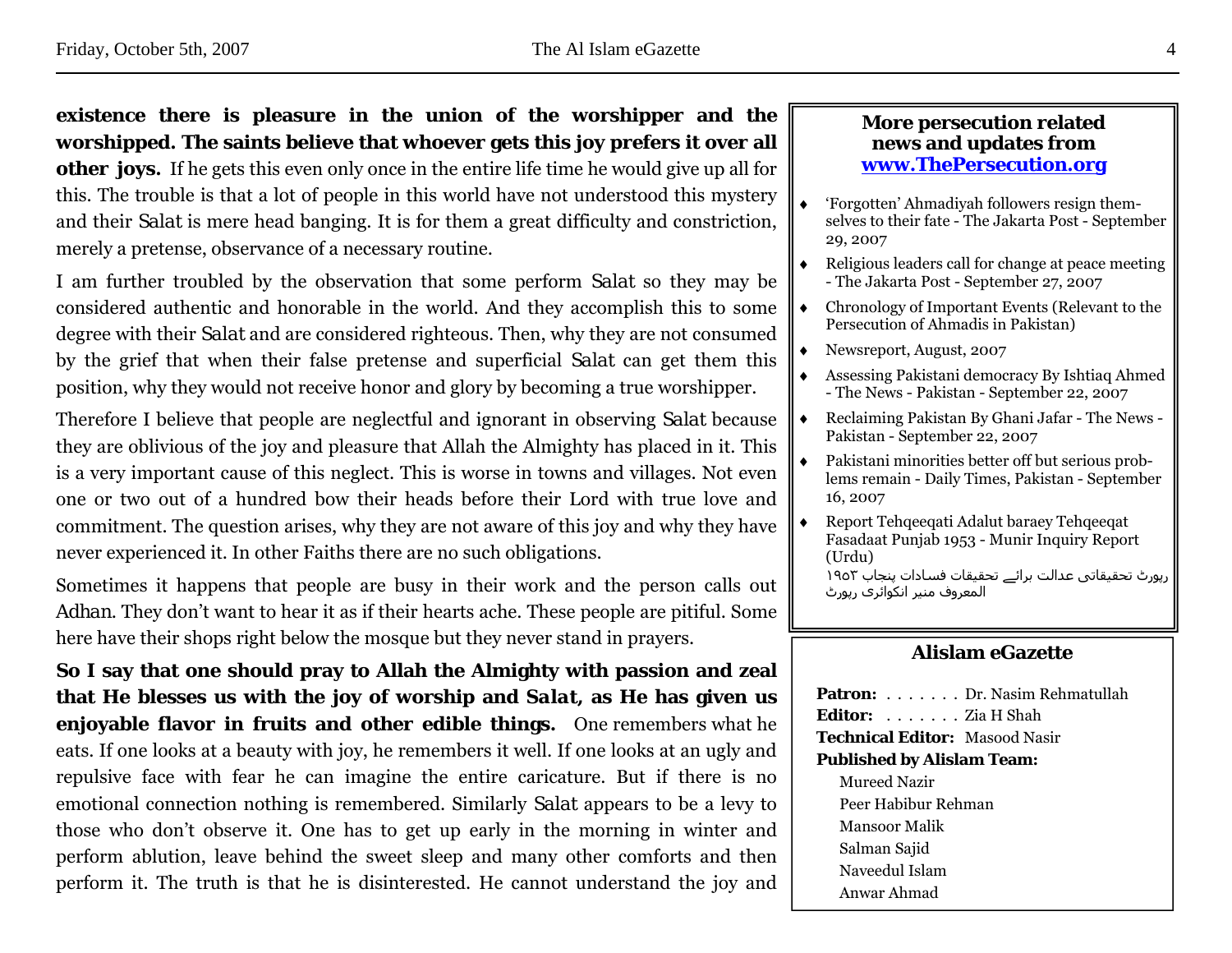<span id="page-4-0"></span>pleasure in the *Salat*. Then how can he experience it?

I see when an alcoholic and an addict does not get enough pleasure he continues to drink until he gets a sort of satisfaction. A wise and sharp person can learn from this. He can be persistent in his *Salat* until he achieves satisfaction. As an alcoholic's goal is to achieve the pleasure, which he has in mind, similarly, in *Salat* all faculties of mind should be concentrated towards its pleasure. **With sincerity and passion at least like the anguish and painful expectation of an alcoholic, raise a prayer! Then I tell you and again I affirm to you the truth on oath that the pleasure will eventually be realized.** Also, during *Salat* those goals which could be achieved should be kept in mind. *Ihsan* should be before ones eyes.

الْحَسَنَاتِ يُذْهِبْنَ السَّيِّئَاتِ 11:115 Hud Sura in says Quran Holy The

'Good deeds melt away the bad ones.' So keeping these good deeds and pleasures in mind one should pray that he may be blessed with the *Salat* of the *Truthful* and the *Righteous*. When it is said الْحَسَنَاتِ يُذْهِبْنَ السَّيِّئَاتِ said الْحَسَنَاتِ  $i$ t means good deeds or

*Salat* repels bad deeds or do away with evil. At another place it is said that *Salat* protects against manifest sins and bad deeds and yet we see people committing sins even after observing *Salat*. The reason behind this is that they perform their *Salat* only as a habit or ritual and not with deep righteousness. Their soul is life less. Allah does not consider it a righteous action (*Hasanat*). Here word *Hasanat* is used and not the word *Salat* although they have same meaning. This is to highlight the inherent beauty and splendor of *Salat* and that it repels sins. Truth lies at its root and it has the capacity for everlasting grace. Such a prayer surely repels sins. *Salat* is not merely a physical exercise. The heart and soul of *Salat* is the supplication that has an inherent pleasure and joy in it. Various elements of *Salat* are in fact a template of spiritual exercise. One has to stand before God Almighty and this is among the ways of the servants. The second part of *Ruku* is an expression of obedience. How much he would bow in obedience! *Sajda* (Prostration) represents the complete submission with great humility and shows negation of self which is the ultimate goal of worship. These are the routines that God Almighty has appointed by way of reminder. These have been appointed to reward the inner self and for the affirmation of the inner self an outward routine has been prescribed. Now if the performance of the outward routine (which is a reflection of the inner routine) is merely superficial and one tries to get rid of it as a heavy burden then imagine what pleasure or joy can be experienced? And unless this joy and pleasure is experienced how would the reality dawn? And this would happen when the soul bows before the throne of the Almighty with humility and persistence and what flows from the tongue should also be spoken by the soul. Then a joy, a light and a satisfaction is obtained!"

*Malfoozat volume 3 of 5, pages 25-29. Translated by Lutf Ur Rehman MD.* 

#### **Hadith**

Narrated by Hadhrat 'Aishara :

The Prophetsa used to practice Itikaf in the last ten days of Ramadan till he died and then his wives used to practice Itikaf after him. (Bukhari)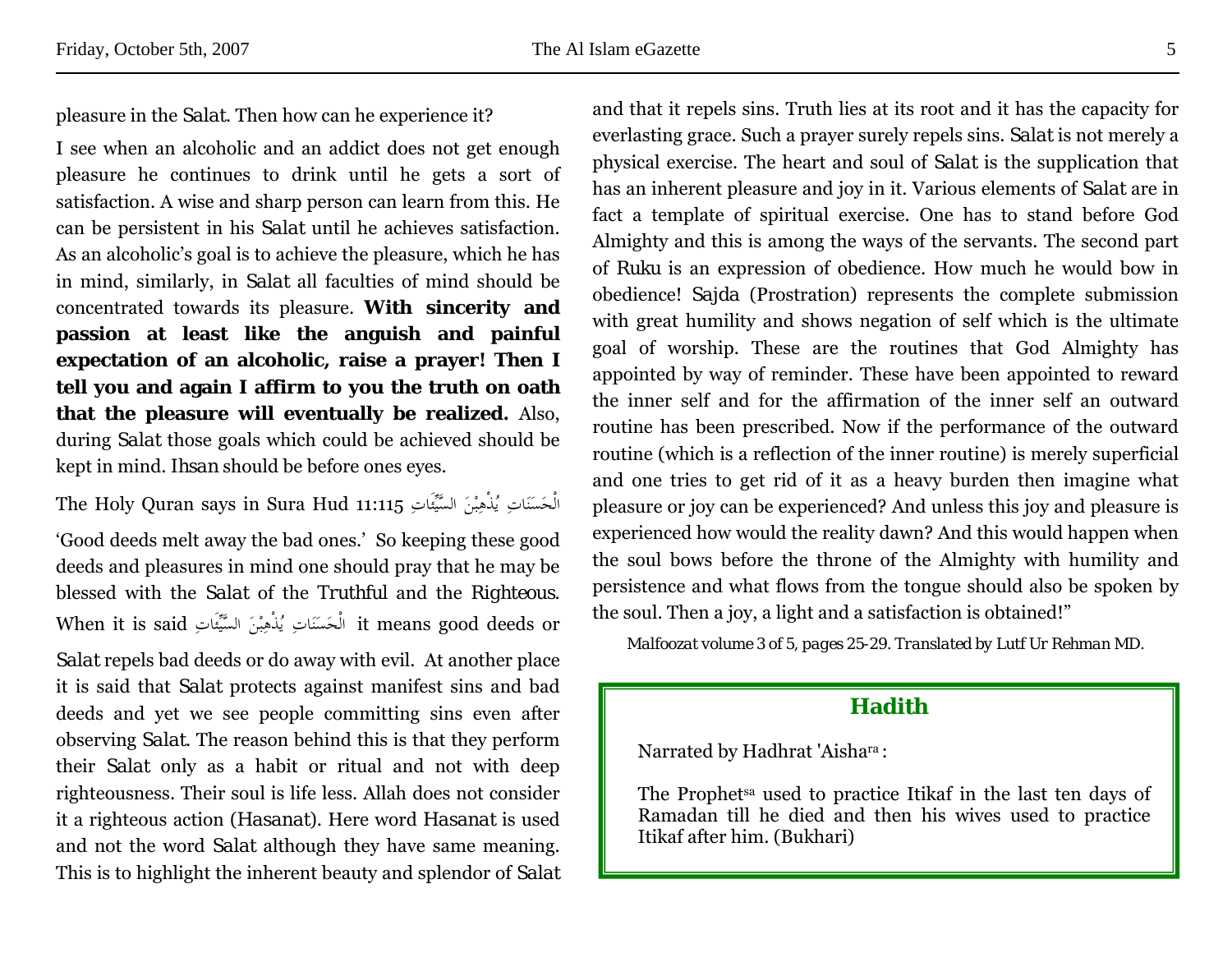### <span id="page-5-0"></span>Laylatul Qadr (Night of Decree/Power)

By Adam Walker, UK.

بِسْمِ اللّهِ الرَّحْمـَنِ الرَّحِيمِ إِنَّا أَنزَلْنَاهُ فِي لَيْلَةِ الْقَدْرِ وَمَا أَدْرَاكَ مَا لَيْلَةُ الْقَدْرِ لَيْلَةُ الْقَدْرِ خَيْرٌ مِّنْ أَلْفِ شَهْرٍ تَنَزَّلُ الْمَلَائِكَةُ وَالرُّوحُ فِيهَا بِإِذْنِ رَبِّهِم مِّن كُلِّ أَمْرٍ سَلَامٌ هِيَ حَتَّى مَطْلَعِ الْفَجْرِ

*In the name of Allah, the Gracious, the Merciful. Surely, We sent it down during the Night of Decree. And what shall make thee know what the Night of Decree is? The Night of Decree is better than a thousand months. Therein descend angels and the Spirit by the command of their Lord with Divine decree concerning every matter.*  It is all peace till the rising of the dawn. [97:1-6]

Laylatul Qadar is a night of great blessing in which Allah (swt) showers His Mercy upon those of His believers whom sincerely and faithfully love and obey His Will. It is a night which is commonly associated with the revelation of the Holy Qur'an but also has other meanings which are all deeply rooted in Allah's attribute of *Rahmaniyyat*.

From the above verses of the Holy Qur'an (97:1-6) we are made to understand that Laylatul Qadr literally means the *'Night of Decree/ Power'*. It is a night which is of greater value than a thousand months (1000 being the highest numerical figure in Arabic) and in which the angels descend upon the Earth and help to breath a new life into mankind. We also know from another place in the Holy Qur'an (44:4)

that it is a 'Blessed Night',( ) **ٍكَةَارَمُّب ٍلَةْلَي**

Hadhrat Khalifatul Masih IIra writes in his Tafsir al-Kabir that the words,that signify **تَنَزَّلُ الْمَلَائِكَةُ وَالرُّوحُ فِيهَا** *'Spirit the and angels descend Therein'*

*''…the Angels of God descend to meet and satisfy every religious need and to remove all obstacles and impediments from the way of the expansion and spread of the new Message.''* (Tafsir al-Kabir, Pg.2859, Ft.4786)

In the context of Surah al-Qadr we find that Allah (swt) is referring to the most blessed of nights in which the Holy Qur'an was revealed to Hadhrat Khatamul Anbiyaasa and he recited those blessed verses that will forever live in the hearts of all believers:

خَلَقَ الْإِنسَانَ مِنْ عَلَقٍ اقْرَأْ بِاسْمِ رَبِّكَ الَّذِي خَلَقَ - الَّذِي عَلَّمَ بِالْقَلَمِ اقْرَأْ وَرَبُّكَ الْأَكْرَمُ - عَلَّمَ الْإِنسَانَ مَا لَمْ يَعْلَمْ

*Proclaim thou in the name of thy Lord Who created, Created man from a clot of blood. Proclaim! and thy Lord is the Most Bounteous; Who taught by the pen, Taught man what he knew not.* [96:2-6]

In this context Hadhrat Khalifatul Masih IIra has explained that the words *'one thousand months'* **رٍْهَش ِأَلْف** have several meanings two of which are that:

- 1. as Laylatul Qadr is better than a countless number of nights this signifies that the period of the Holy Prophetsa is greater than all other periods combined;
- 2. the rich content and value of the Holy Qur'an is greater in worth than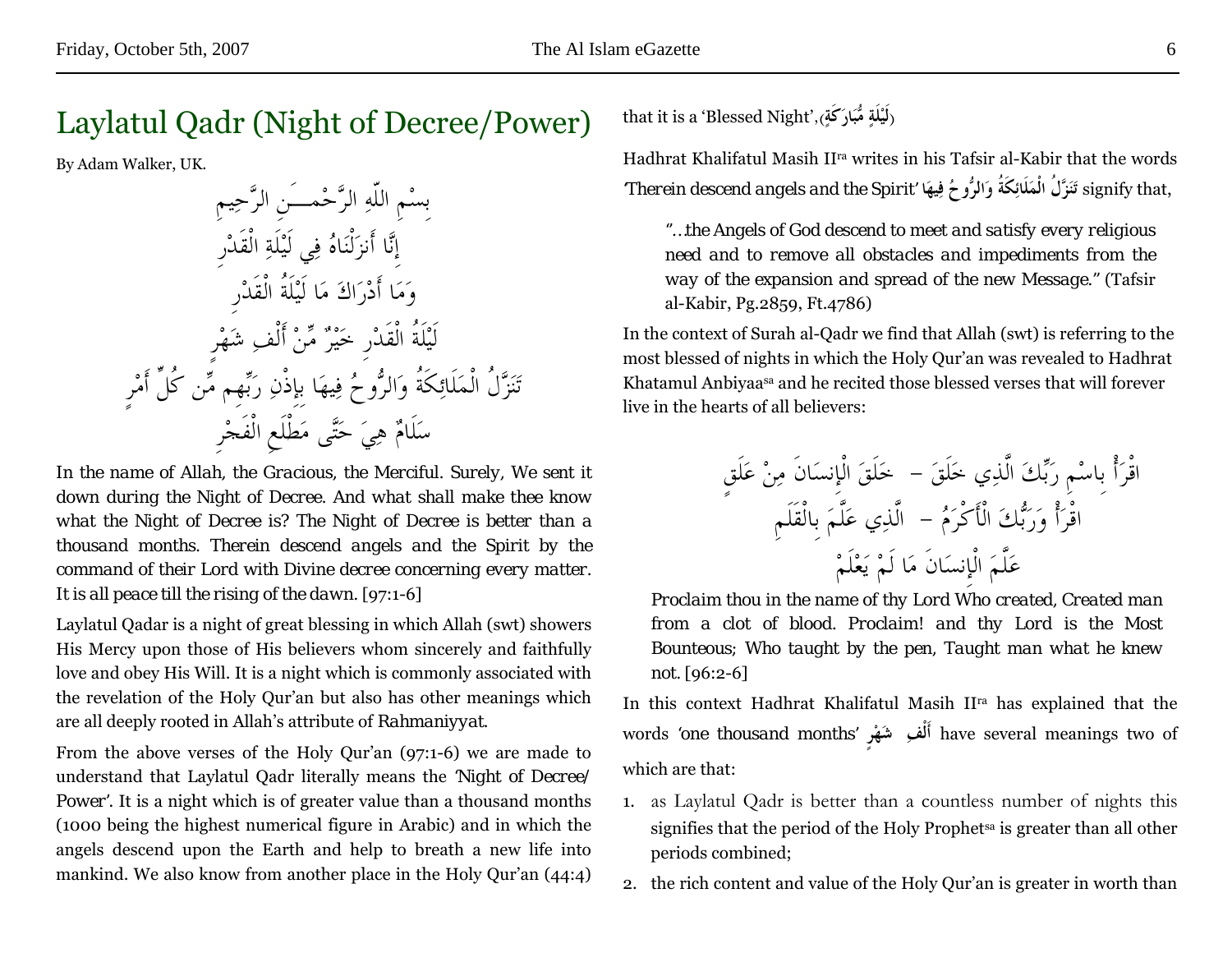the combined research and efforts of all learned men. This definition is derived from the word Months **رٍْهَش** which can also mean learned men.

Laylatul Qadr also has a wider understanding and can signify that when mankind reaches a point of darkness and is in need of reform Allah (swt) answers their need by sending a new reformer. In relation to this a period of 1000 months roughly amounts to a century and can thus be linked to the saying of the Holy Prophetsa:

*'Verily God will continue for ever to raise for this Ummat in the beginning of every century one who Will restore for it its faith.'* (Abu Dawud, Kitabul Fitan)

Allah (swt) is described in the Holy Qur'an as the Ever Merciful الرحيم and such a verse personifies the magnificence of Allah's infinite Mercy which is safeguarded for the remainder of mankind's existence. Further expanding on this the Promised Messiah<sup>as</sup> writes,

 *common its to according ,Night This* **إِنَّا أَنزَلْنَاهُ فِي لَيْلَةِ الْقَدْرِ** " *interpretation, is a Blessed Night, but some of the verses of the Holy Qur'an indicate that the condition of the darkness of the world is also a Night of Decree on account of its hidden qualities. In that condition of darkness, sincerity and steadfastness, and piety and worship, have great value in the estimation of God. It was because of that condition of darkness which at the time of the advent of the Holy Prophet [peace and blessings of Allah be on him] had arrived at its climax and demanded the descent of a Grand Light, that observing this dark condition and having mercy on the creatures afflicted with darkness, there was an upsurge in the attribute of Rahmaniyyat and heavenly blessings addressed themselves to the earth. That dark condition became blessed for the world and the world thereby received a grand mercy so that the Perfect Man and the Chief of the Prophets, like*  *whom there had been no one, nor ever will be, came for the guidance of the world and brought that bright Book for the world whose match no eye has beheld. It was a great manifestation of spiritual perfection of God that, at a time of gloom and darkness, He sent down a Grand Light which is named the Furqan and which distinguishes between truth and falsehood and which demonstrated the coming of truth and the disappearance of falsehood. It descended upon the earth when the earth had become spiritually dead and land and sea had been greatly corrupted. By its descent it accomplished that to which God Almighty has pointed in the verse:* 

اعْلَمُوا أَنَّ اللَّهَ يُحْيِي الْأَرْضَ بَعْدَ مَوْتِهَا

*That is to say: The earth had died and God revived it afresh. It should be remembered that the descent of the Holy Qur'an which took place for the purpose of reviving the earth came about through the upsurge of the attribute of Rahmaniyyat. This is the attribute which sometimes manifests itself in a material way and causes the rain of mercy to descend upon dry land and thus makes provision for those who are afflicted with famine. The same attribute sometimes surges up spiritually and has mercy on the condition of those who are hungry and thirsty and near unto death on account of misguidance and error, and lack the nourishment of truth and righteousness which is the source of spiritual life. Thus the Gracious One, as He bestows nourishment upon the body at the time of need, so of His Perfect Mercy He provides spiritual nourishment also at the time of need.''* (Brahin-e-Ahmadiyya, Ruhani Khaza'in, Vol. 1, pp. 414-435, footnote 11)

The ultimate effect of a reformer being sent to the Earth is that the world enters a period of peace as is alluded to in the concluding verse of Surah al-Qadr. Khalifatul Masih IIra explains: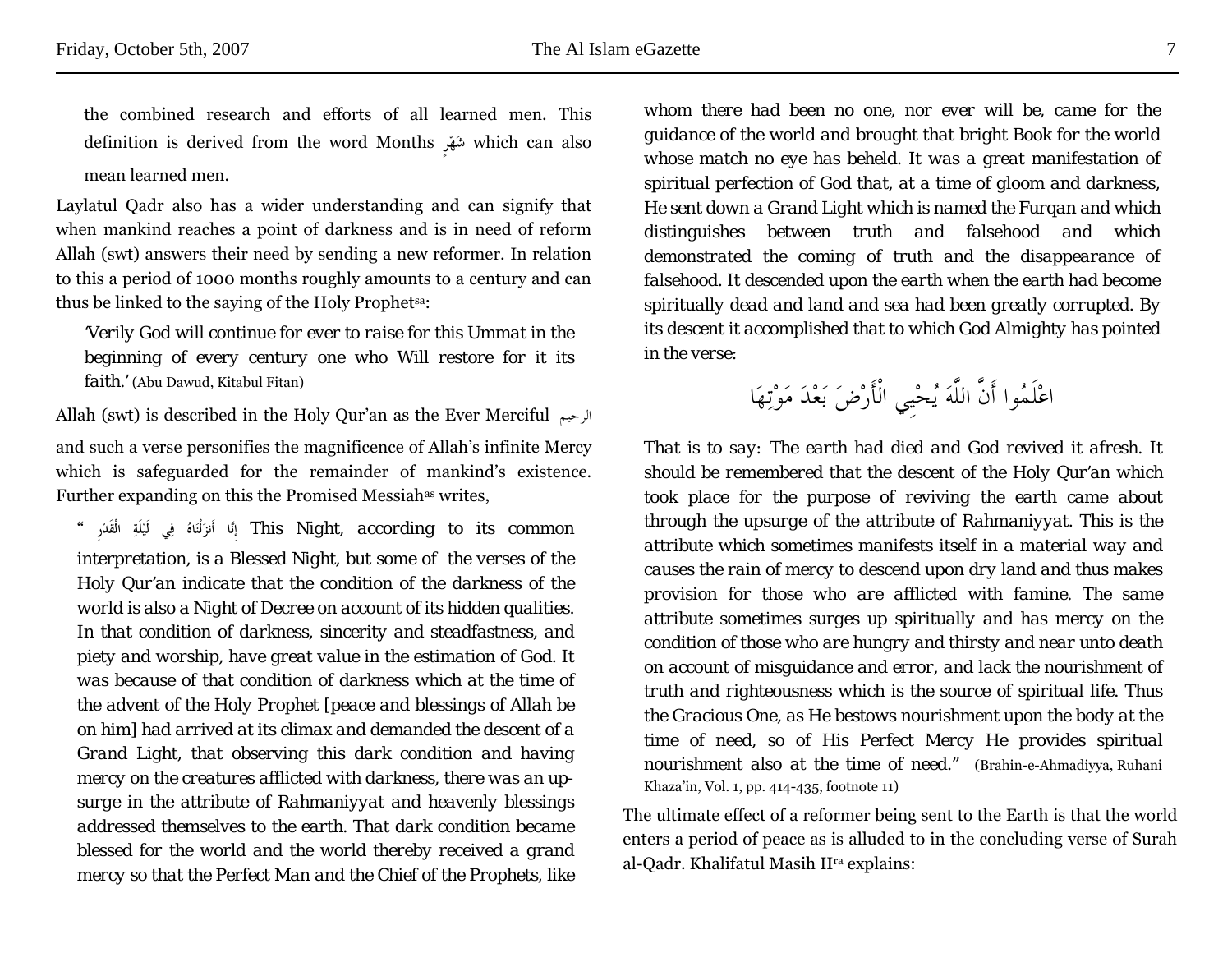*''The word* **ٌلَامَس**) *peace) stands for a complete sentence meaning,* 

*''it is all peace.'' In the time of a Prophet or Divine reformer a peculiar kind of mental peace of equanimity descends upon the believers amidst hardships and privations. The heavenly happiness which inspires believers at that time transcends all material and sensuous joys.*

*The expression* **رِْالْفَج طْلَعَِم تَّىَح َيِه**) *It is all peace till the rising of the dawn.*) *means, the passing of the night of hardships and the rising of the dawn of predominance and ascendancy of the cause of truth.''* (Tafsir Al-Kabir, Pg.2860 Ft.4797)

Laylatul Qadr also has a significant meaning to each and every believer as it is a night in which a believer can benefit from great blessings. In a reported hadith the Holy Prophetsa said:

*''Whoever establishes the prayers on the night of Qadr out of sincere faith and hoping to attain Allah's rewards (not to show off) then all his past sins will be forgiven.''* (al-Bukhari, Vol.1, Bk.2, No. 34)

In another hadith the Holy Prophetsa advises as to when one should seek Laylatul Qadr saying:

*''Search for the Night of Qadr in the odd nights of the last ten days of Ramadan''* (Al-Bukhari, Vol.3, Bk.32, No. 234)

The Promised Messiah (as) is known to have said that should the  $27<sup>th</sup>$ night of Ramadan fall upon a Friday then through Allah's (swt) Grace this will often be Laylatul Qadr.

In light of the above blessed narrations it is incumbent on each believer to increase his or her worship (*Ibaada*) during the last ten days of Ramadan and pray sincerely that they may benefit from the fruits of Laylatul Qadr and have all their previous sins forgiven, Insha-Allah. Hadhrat Khalifatul Masih Vaa delivered a *Khutbah* on the subject of Laylatul Qadr (14 Nov, 2003) where he emphasised the need for each believer to pay special attention to not only the last ten nights of Ramadan but indeed to every night. Huzur indicated that one reason behind the ambiguity of which night Lailatul Qadr falls upon is to ensure that believers spend all of the last ten nights in *Ibaada* and do not simply ritualise one appointed night.

In further explanation of this subject Huzur added that the Holy Prophet<sup>sa</sup> said whoever offers all their prayers during the month of Ramadan in congregation gleans a large portion of Laylatul Qadr. Therein is the significance that in order to experience this night one must maintain the highest standard of righteousness through out the month, paying the dues of Allah (swt) and the dues of mankind. Huzur explained that although certain ahadith signify the appearance of signs (like flashes of light) to verify that one has experienced Laylatul Qadr, these signs are not obligatory to Laylatul Qadr. Indeed the Holy Prophetsa would gather immense resolve and determination at the start of the last ten days of Ramadan, spending these days in worship of God of the highest and most excellent eminence. He enjoined us to profusely engage in remembrance of Allah during these days, to glorify Him and to exalt His greatness.

To support us in this effort the following prayer (*dua*) to be recited on Laylatul Qadr was conveyed to Hadhrat Aisha (ra) by Hadhrat Khatamul Anbiyaasa :

اَللَّهُمَّ إِنَّكَ عَفُقٌ تُحِبُّ الْعَفْوَ فَاعْفُ عَنِّيْ

Allahumma innaka 'afuwwun tu hibul 'afwa fa 'fu 'anni

#### **O Allah! You are the Great Pardoner, You love to pardon. Hence I seek Your pardon.** (Ibn Maja, Kitabul Duaa)

May we each engage in sincere worship during this blessed month and incur the Mercy of Allah (swt), *Insha-Allah*. *Ameen* ▪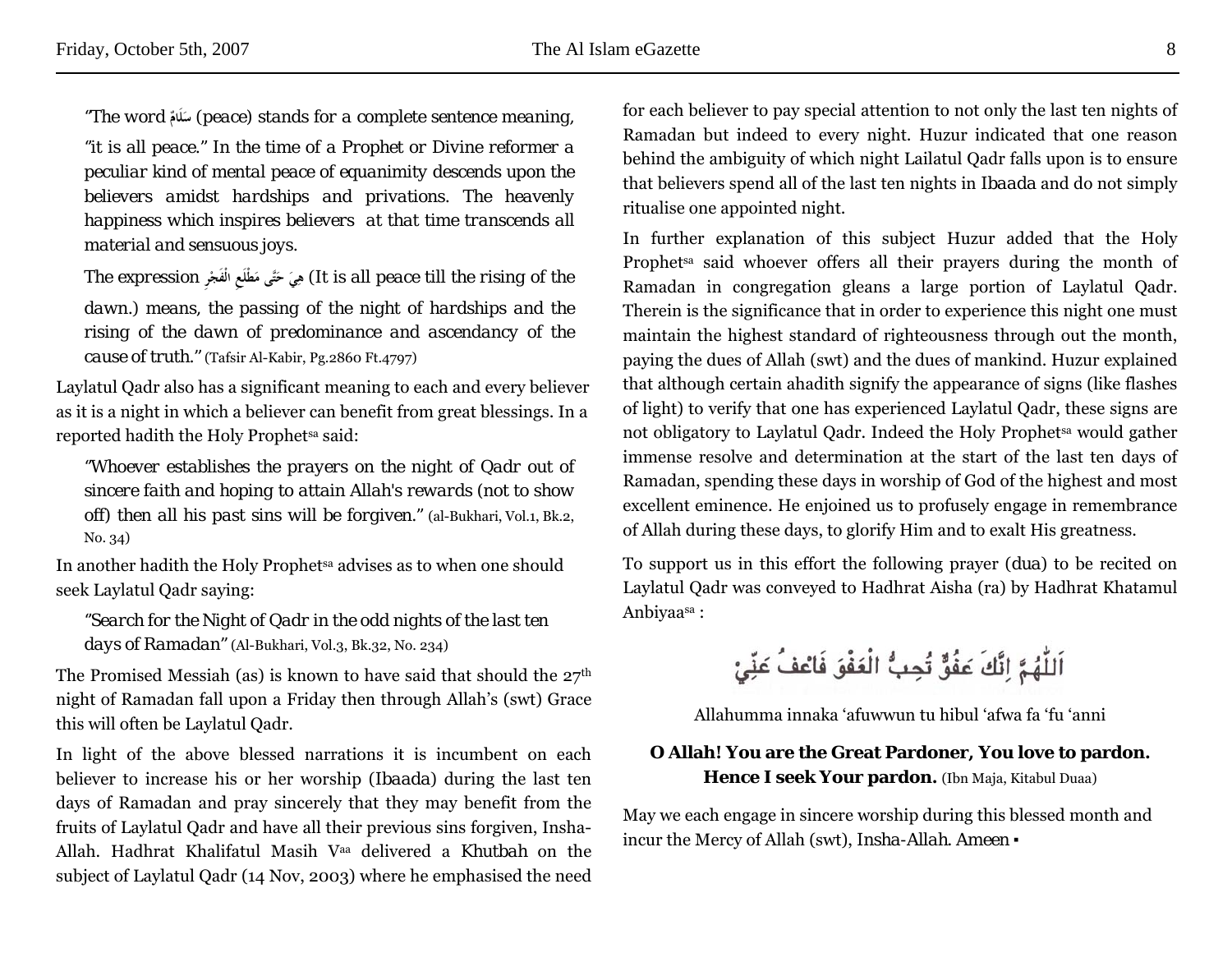## <span id="page-8-0"></span>Friday Sermon—excellence of fasting during Ramadan

Huzur delivered his Friday Sermon from Bait ul Futuh, Morden, England on September 14, 2007 and gave a discourse on the excellence of fasting during Ramadan. This was televised live on Muslim TV Ahmadiyya International with running translations in different languages. The summary of this sermon is provided below.

يَا أَيُّهَا الَّذِينَ آَمَنُوا كُتِبَ عَلَيْكُمُ الصِّيَامُ كَمَا كُتِبَ عَلَى الَّذِينَ مِنْ قَبْلِكُمْ لَعَلَّكُمْ تَتَّقُونَ

O ye who believe! fasting is prescribed for you, as it was prescribed for those before you, so that you may guard against evil. (Al Baqarah 2:184)

Citing the above verse Huzur said that with the grace of Allah we are once again enabled to experience the most excellent arrangement for spiritual development, which is, fasting for the few days of Ramadan. If we want the acceptance of our prayers then each one of us should make his or her best endeavor to develop in *taqwa* (righteousness), seek Divine nearness, and develop in religious, moral and spiritual ways.

Remarking on the significance of the commandment to fast Huzur said it was also made obligatory on the followers of the earlier prophets of God for the purification of soul and among them only those became the recipient of blessings who abided by the commandment without any protest, who put the teaching in practice and excelled in taqwa. However, when they rejected the teachings, they lost their worldly glory as well as their standards of spirituality plummeted. Huzur said indeed when Allah enjoins the followers of prophets of God to adopt *taqwa*, He declares that it would lead them to the blessings of this world and the Hereafter, as it is stated in verse 47 of Sura Al Rahman (55:47). Huzur said it is vital for each Ahmadi to recognize the lofty

station of God in order to develop in *taqwa* and to be the recipient of His blessings and this, he added, will come to pass when His commandments are followed with sincerity of purpose. One of these commandments is to fast.

We are fortunate that we are the adherents of the perfect Book, are the adherents of the *Shariah* which is promised to continue till the end, are the adherents of the last law-bearing Prophet (peace and blessings of Allah be on him) who was granted excellence over all the other prophets by being given the title of *Khatam un Nabiyyeen* (Seal of all the prophets). He brought us the message of Qur'an to enable us to stay firm on *taqwa*, a message that is still fresh today and shall always remain so. Huzur asked what do the commandments of this last law-bearing Book expect of us? What is expected of us is that we seek Allah's favor through the means that He has taught us:

وَالَّذِينَ جَاهَدُوا فِينَا لَنَهْدِيَنَّهُمْ سُبُلَنَا وَإِنَّ اللَّهَ لَمَعَ الْمُحْسِنِينَ

And as for those who strive to meet Us - We will, surely, guide them in Our ways. And, indeed, Allah is with those who are benevolent and do good. (Al Ankabut 29:70)

Citing verse 70 of Sura Al Ankabut (29:70) Huzur said it is indeed God's promise that He guides those to Him who come towards Him with absolute sincerity, He runs to those who at least walk towards Him. A great source to attain nearness to God is fasting. A Hadith relates that the Holy Prophet (peace and blessings of Allah be on him) said that Allah puts a distance of more than 70 miles (Arabic idiom meaning a great deal) between the face of a person who fasts in the way of Allah seeking His blessings and fire. Huzur said indeed it is vital to fast in the quest of Allah's grace and if the attainment of His pleasure is the sole objective, He not only saves one from the fire but also grants the paradise of His pleasure, in this world and the Hereafter.

The Promised Messiah (on whom be peace) said that one who makes a solemn endeavor to seek Allah never fails. He said that if we can feel